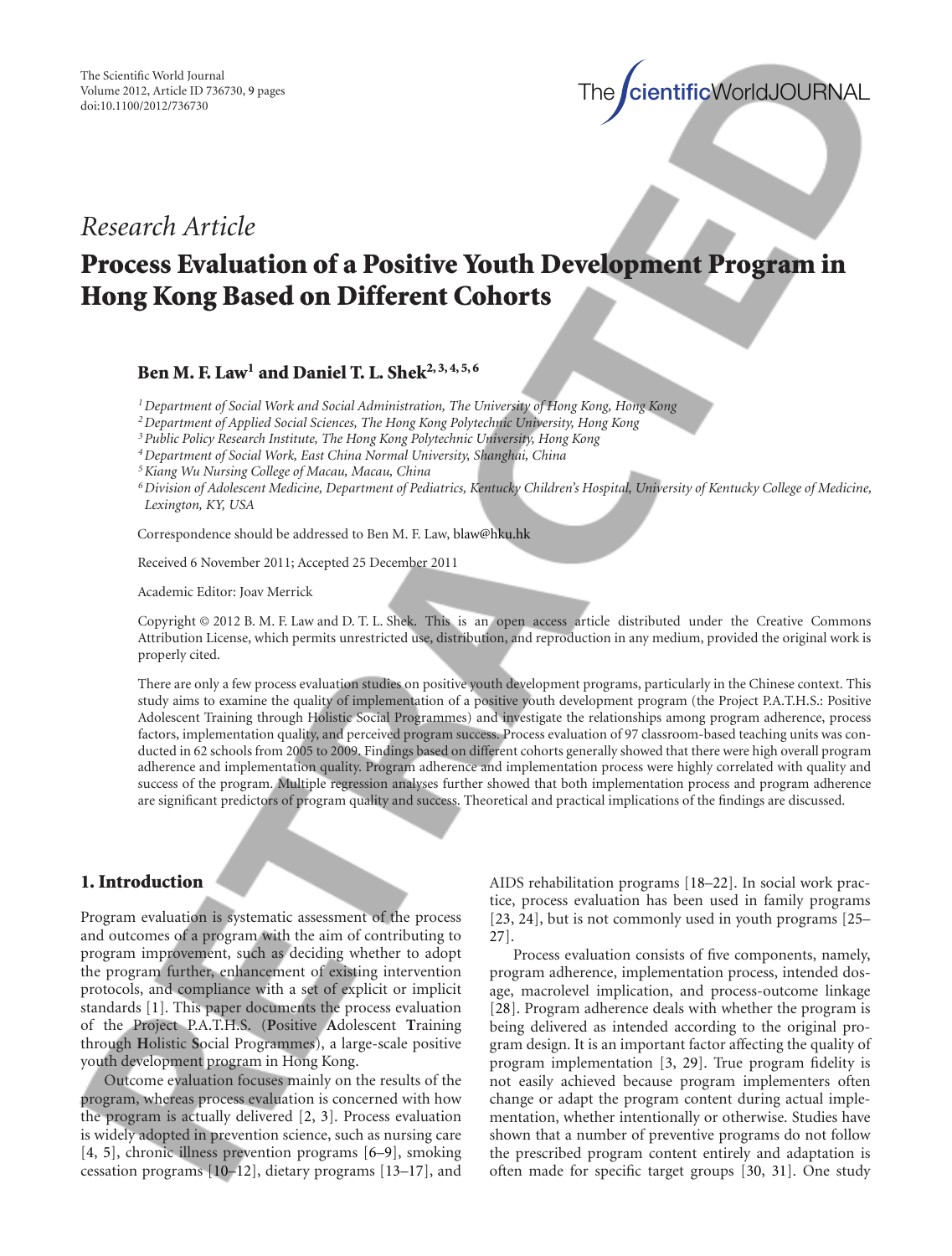found tension between the desire of the program implementer to adhere to the manualized plan and the desire to make adaptations in accordance with the needs of clients [32]. Although it is not an easily resolved issue, program fidelity is generally encouraged, especially when programs are designed with vigorous trial runs and repeated success rates [27, 33, 34].

Process factors are elements that are contingent to implementation quality or success and can be observed during the implementation process. There is a variety of process factors in terms of program characteristics and program developers' needs. Some programs are even designed with their own process measurements [35]. Common process factors in prevention programs include program receivers' engagement, program implementers' use of feedback, goal attainment, and program implementers' familiarity with the program receivers. Program dosage, which refers to the effort by the program implementer to follow the required time prescribed for a program, is considered another process factor because inadequate time affects the quality of program implementation [27, 36]. Dosage also refers to the group size of program receivers. A discrepancy between the intended and actual program receiver to program implementer ratio affects the program delivery process as well [26].

Process evaluation can provide important findings with macrolevel program implications, such as the importance of the engagement of different community stakeholders [37, 38], client needs [11], assessment of the environment [39, 40], and challenges of the programs for a particular context [41]. Finally, process evaluation and outcome evaluation are strongly linked. Process evaluation sheds light on which types of intervention strategies or processes are related to the program success [5, 11]. These factors can be amplified during program reimplementation.

The components of process evaluation point towards its importance. First, outcome evaluation provides inadequate hints on the quality of program implementation. Process evaluation demystifies the "black box" of intervention and aids in the understanding of the elements of program success or failure [42]. Process evaluation facilitates the program developers to understand fully the strengths and weaknesses of the developed programs. Program implementers can follow the suggestions from the process evaluation for further program delivery. This is one essence of evidence-based practice, and also the foundation of bridging the gap between research and practice [43, 44]. Second, process evaluation can inform program developers about whether the program is delivered according to the standardized manual. The existence of other activities different from those intended by the program developers will not truly reflect the effectiveness of the prescribed program. Third, different human organizations and communities arrange the program in various settings, with different levels of involvement by the stakeholder and support. Perceptions of the program also vary across program implementers and program receivers. Process evaluation can document the variety of implementations in real human service settings based on the same manualized plans. Finally, process evaluation provides insights for program developers and implementers into the linkage between process and outcome.

These insights allow both program developers and implementers to delineate areas that are either successful or require improvement during the process and connect them with the program outcomes.

Many primary prevention programs and positive youth development programs have been developed in the West to address the growing adolescent development problems, such as substance abuse, mental health problems, and school violence [45]. However, in Hong Kong, there are very few systematic and multiyear positive youth development programs. To promote holistic development among adolescents in Hong Kong, the Hong Kong Jockey Club Charities Trust approved the release of HK\$750 million (HK\$400 million for the first phase and HK\$350 million for the second phase) to launch a project entitled "P.A.T.H.S. to Adulthood: A Jockey Club Youth Enhancement Scheme." The trust invited academics from five universities in Hong Kong to form a research team in order to develop a multiyear universal positive youth program [46].

The project commenced in 2004 and is targeted to end by 2012. There are two tiers of programs in this project. The Tier 1 Program is a universal positive youth development program where students from Secondary 1 (Grade 7) to Secondary 3 (Grade 9) participate in a classroom-based program, normally with 20 h of training in the school year in each grade. Around one-fifth of adolescents with more psychosocial needs join the Tier 2 Program, which consists of intensive training on volunteer service, adventure-based counseling camp, and other experiential learning activities.

The project was designed according to 15 constructs conducive to adolescent healthy development [47]: promotion of bonding, cultivation of resilience, promotion of social competence, promotion of emotional competence, promotion of cognitive competence, promotion of behavioral competence, promotion of moral competence, cultivation of self-determination, promotion of spirituality, development of self-efficacy, development of a clear and positive identity, promotion of beliefs in the future, provision of recognition for positive behavior, provision of opportunities for prosocial involvement, and promotion of prosocial norms. The overall objective of the Tier 1 Program is to promote holistic development among junior secondary school students in Hong Kong.

There are two implementation phases: the Experimental Implementation Phase and the Full Implementation Phase. The Experimental Implementation Phase aims at accumulating experience from trial teaching and administrative arrangement. Program materials are revised and refined during this phase. The Full Implementation Phase aims at executing the programs in full force. Several lines of evidence support the effectiveness of the Tier 1 Program, including the evaluation findings based on randomized group trials [48, 49], subjective outcome evaluation [50], qualitative findings based on focus group interviews with program implementers and students [51], interim evaluation [52], analyses of the weekly diaries of students [53], and case studies [54]. The evaluation findings based on different evaluation strategies indicate that the Project P.A.T.H.S. promotes the development of its participants.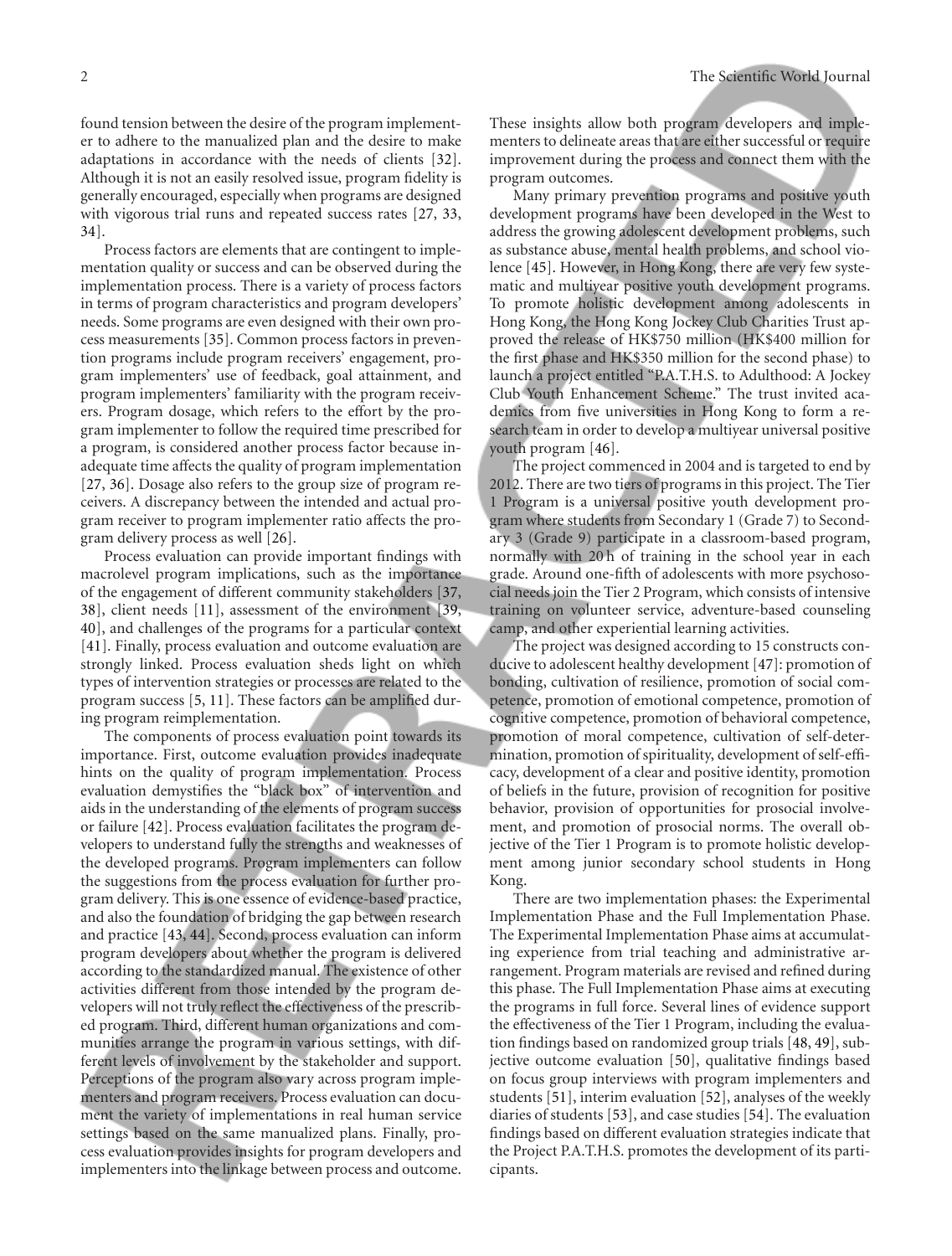Process evaluation has also been carried out in both the Experimental and Full Implementation Phases for different grades [55, 56]. The evaluation results generally indicate that the quality of implementation and program adherence are high. Program adherence is the objective estimation of the adoption percentage from the manualized plan for real service delivery. A variety of process factors exist. A review of the literature indicates that the following program attributes can affect the quality and success of the positive youth development program implementation [31, 42, 57–59].

- (1) *Student Interest*. A successful program usually elicits the interest of the students.
- (2) *Active Involvement of Students*. The more involved the students are, the higher the possibility that the program can achieve its outcomes.
- (3) *Classroom Management*. The program implementer can manage student discipline during student activities. Students obey the requirements set by the program implementer and are attentive.
- (4) *Interactive Delivery Method*. Interactive delivery is better than didactic delivery for positive youth development programs.
- (5) *Strategies to Enhance the Motivation of Students*. The use of various learning strategies can enhance the engagement of the students and result in positive learning outcomes.
- (6) *Positive Feedback*. The use of praise and encouragement throughout the lessons by the program implementers can promote the engagement of the students.
- (7) *Familiarity of Implementers with the Students*. All other things being equal, a high degree of familiarity with the students is positively related to student learning outcome.
- (8) *Reflective Learning*. The program implementer should engage the students in reflection and deeper learning. This can lead to growth and meaningful changes among the students.
- (9) *Program Goal Attainment*. The achievement of program goals constitutes program success.
- (10) *Time Management*. Efficient time management ensures that the majority of the program materials are carried out with high program adherence.
- (11) *Familiarity of Program Implementers with the Implementation Materials*. Familiarity with the material ensures that the messages are conveyed effectively to the students.

These eleven attributes can form a checklist for evaluating the implementation process.

On the other hand, program quality is the subjective appraisal of the program implementation process by the observer. It can be reflected from the implementation atmosphere and the interaction between program implementers and students. Program success refers to the extent of unit objective

attainment and the subjective evaluation of the response of the students to the program.

By conducting secondary data analyses on all datasets collected over the past 4 years regarding process evaluation, the current study has two purposes: (1) to understand the program implementation quality across different cohorts in terms of program adherence, process factors, program quality, and success and (2) to explore factors contributing to the overall quality and success of the Tier 1 Program. Correspondingly, there are two research questions: (1) what is the overall implementation quality of the Tier 1 Program of the Project P.A.T.H.S. in Hong Kong? and (2) how are program adherence and other indicators of process evaluation related to the implementation quality and success of the Tier 1 Program?

### **2. Method**

*2.1. Participants and Procedure.* From 2005 to 2009, the total number of schools that participated in the Project P.A.T.H.S. was 244. Among them, 46.27% of the respondent schools adopted the full program (i.e., 20 h program involving 40 units), whereas 53.73% of the respondent schools adopted the core program (i.e., 10 h program involving 20 units).

A total of 62 schools were randomly selected to participate in the study of process evaluation (23 schools for Secondary 1, 21 for Secondary 2, and 18 for Secondary 3); 25.80% of the participating schools adopted the core program, while the remaining 74.2% adopted the full program. Around 65% of schools incorporated the program into their formal curriculum (e.g., Liberal Studies, Life Education, and Religious Studies), 27.42% used the class teacher's period to implement the program, and less than 8% used other modes. The average number of students in the participating schools was 33.91. The characteristics of the schools that joined this process evaluation study can be seen in Table 1.

Process evaluation was carried out in each participating school using systematic observations of actual classroom program delivery. For each school that joined the process evaluation, one to two program units were evaluated by two independent observers who are project colleagues with master's degrees. A total of 97 units were observed for this study. During the observation, observers sat at the back of the classroom and evaluated the method by which the units were actually implemented through completing several evaluation forms.

#### *2.2. Instruments*

*Program Adherence.* Observers were requested to rate program adherence in terms of percentage (i.e., the correspondence between actual program delivery and stipulated program materials). Aggregating all data across studies, Pearson correlation analyses showed that the ratings of program adherence were highly reliable across raters (*<sup>r</sup>* <sup>=</sup> <sup>0</sup>*.*84, *P <* 0*.*001), suggesting that the assessment of program adherence was consistent.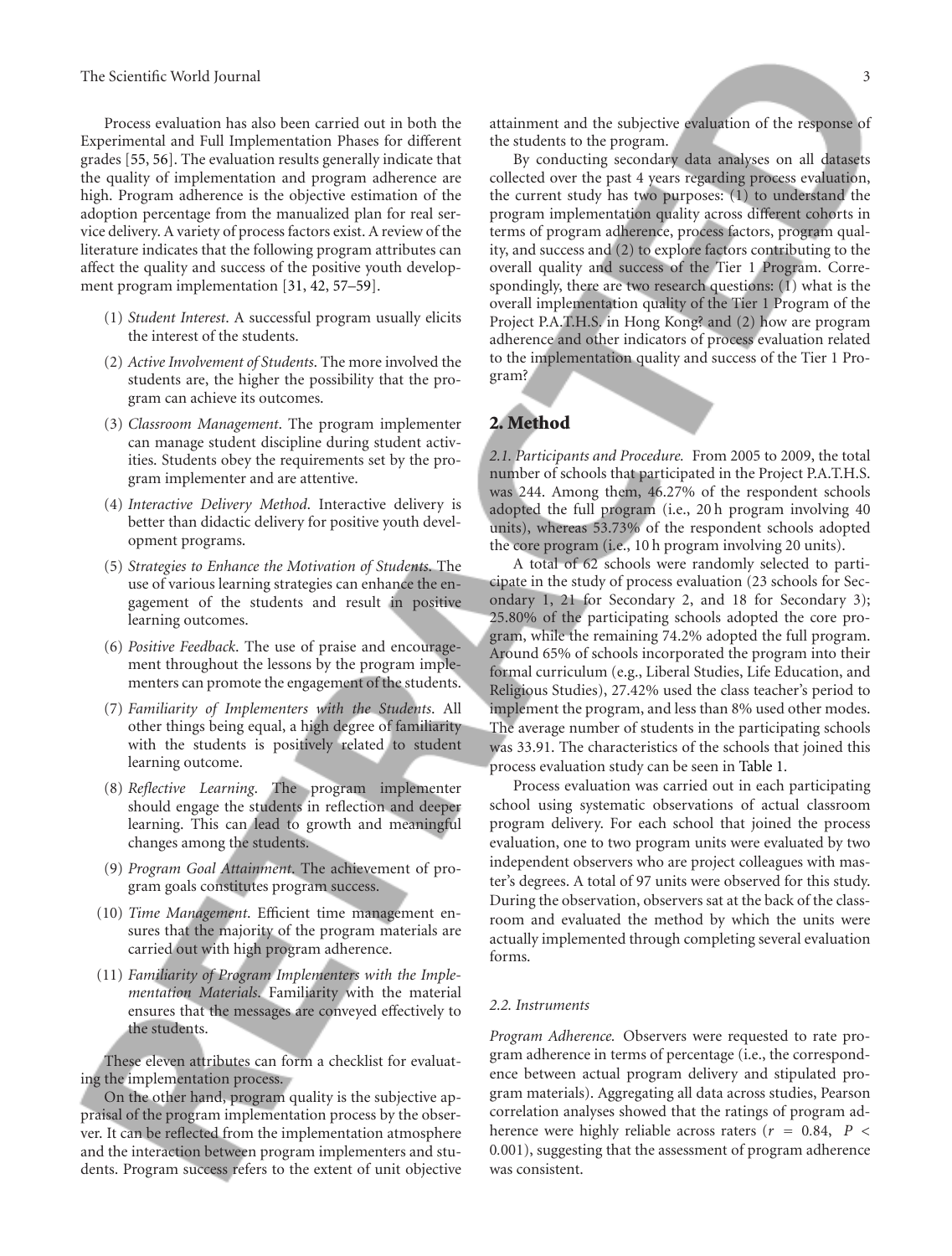|                                                                                       | TABLE 1: Descriptive profile of participating schools from 2005 to 2009. |                    |                    |                    |                    |                    |                    |                    |
|---------------------------------------------------------------------------------------|--------------------------------------------------------------------------|--------------------|--------------------|--------------------|--------------------|--------------------|--------------------|--------------------|
|                                                                                       |                                                                          | S <sub>1</sub>     |                    |                    | S <sub>2</sub>     |                    | S <sub>3</sub>     |                    |
|                                                                                       | 2005/2006<br>(EIP)                                                       | 2006/2007<br>(FIP) | 2008/2009<br>(FIP) | 2006/2007<br>(EIP) | 2007/2008<br>(FIP) | 2008/2009<br>(FIP) | 2007/2008<br>(EIP) | 2008/2009<br>(FIP) |
| Total schools that joined<br>P.A.T.H.S.                                               | 52                                                                       | 207                | 197                | 49                 | 196                | 198                | 48                 | 167                |
| (i) 10 h program                                                                      | 23                                                                       | 95                 | 104                | 27                 | 113                | 110                | 29                 | 104                |
| (ii) 20 h program                                                                     | 29                                                                       | 112                | 93                 | 22                 | 83                 | 88                 | 19                 | 63                 |
| Total schools that joined<br>this study                                               | 6                                                                        | 14                 | 3                  | 4                  | 14                 | $\mathfrak{Z}$     | $\overline{4}$     | 14                 |
| (i) 10 h program                                                                      | $\mathbf{1}$                                                             | 5                  | $\boldsymbol{0}$   | $\boldsymbol{0}$   | 5                  | $\overline{0}$     | $\mathbf{0}$       | 5                  |
| (ii) 20 h program                                                                     | 5                                                                        | 9                  | 3                  | $\overline{4}$     | 9                  | 3                  | $\overline{4}$     | 9                  |
| Background<br>characteristics of<br>participating schools                             |                                                                          |                    |                    |                    |                    |                    |                    |                    |
| Location (district)                                                                   |                                                                          |                    |                    |                    |                    |                    |                    |                    |
| Hong Kong and Islands                                                                 | $\mathbf{1}$                                                             | $\overline{c}$     | $\mathbf{1}$       | $\mathbf{1}$       | $\overline{2}$     | 1                  | $\mathbf{1}$       | $\overline{4}$     |
| Kowloon                                                                               | $\boldsymbol{0}$                                                         | 7                  | $\mathbf{1}$       | $\overline{2}$     | $\overline{c}$     | $\mathbf{1}$       | 1                  | $\overline{4}$     |
| N.T.                                                                                  | 5                                                                        | 5                  | $\mathbf{1}$       | $\mathbf{1}$       | 10                 | 1                  | $\overline{2}$     | 6                  |
| Finance mode                                                                          |                                                                          |                    |                    |                    |                    |                    |                    |                    |
| Aided                                                                                 | 6                                                                        | 11                 | 3                  | $\mathfrak{Z}$     | $10\,$             | 3                  | $\overline{4}$     | 13                 |
| Direct subsidy scheme                                                                 | $\mathbf{0}$                                                             | $\overline{c}$     | $\boldsymbol{0}$   | 1                  | $\mathbf{1}$       | $\boldsymbol{0}$   | $\mathbf{0}$       | $\boldsymbol{0}$   |
| Government                                                                            | $\boldsymbol{0}$                                                         | 1                  | $\boldsymbol{0}$   | $\boldsymbol{0}$   | 3 <sup>1</sup>     | $\boldsymbol{0}$   | $\mathbf{0}$       | $\mathbf{1}$       |
| Sex composition                                                                       |                                                                          |                    |                    |                    |                    |                    |                    |                    |
| Coed                                                                                  | 6                                                                        | 11                 | 3 <sub>1</sub>     | $\overline{4}$     | 13                 | 3                  | $\overline{4}$     | 11                 |
| Unisex                                                                                | $\boldsymbol{0}$                                                         | 3                  | $\overline{0}$     | $\mathbf{0}$       | $\mathbf{1}$       | $\boldsymbol{0}$   | $\boldsymbol{0}$   | $\mathfrak{Z}$     |
| Religious background                                                                  |                                                                          |                    |                    |                    |                    |                    |                    |                    |
| Christian/Catholic                                                                    | $\overline{2}$                                                           | 7                  | $\sqrt{2}$         | $\overline{2}$     | 7                  | $\mathbf{1}$       | $\boldsymbol{0}$   | 8                  |
| Buddhism/Taoism                                                                       | $\mathbf{0}$                                                             | $\overline{3}$     | $\mathbf{0}$       | $\boldsymbol{0}$   | $\overline{c}$     | $\boldsymbol{0}$   | 2                  | 3                  |
| Islam                                                                                 | $\boldsymbol{0}$                                                         | $\mathbf{0}$       | 1                  | $\mathbf{1}$       | $\boldsymbol{0}$   | $\overline{0}$     | $\mathbf{0}$       | $\boldsymbol{0}$   |
| Nil                                                                                   | $\overline{4}$                                                           | $\overline{4}$     | $\mathbf{0}$       |                    | 5                  | $\overline{2}$     | $\overline{2}$     | 3                  |
| Integration into school<br>curriculum                                                 |                                                                          |                    |                    |                    |                    |                    |                    |                    |
| Formal curriculum (e.g.,<br>Liberal Studies,<br>Religious Studies, Life<br>Education) | 3                                                                        | 12                 | $\overline{2}$     | 3                  | 7                  | $\overline{2}$     | 3                  | 8                  |
| Class teachers' period                                                                | $\mathbf{1}$                                                             | $\overline{c}$     | $\mathbf{1}$       | $\mathbf{1}$       | 7                  | $\mathbf{1}$       | $\mathbf{1}$       | $\overline{4}$     |
| Others                                                                                | $\overline{2}$                                                           | $\overline{0}$     | $\boldsymbol{0}$   | $\boldsymbol{0}$   | $\boldsymbol{0}$   | $\boldsymbol{0}$   | $\boldsymbol{0}$   | $\overline{2}$     |
| Average no. of students<br>in the class                                               | 35.2                                                                     | 36.7               | 30                 | 34.3               | 34.5               | 29.7               | 35.8               | 35.1               |
| Program implementers                                                                  |                                                                          |                    |                    |                    |                    |                    |                    |                    |
| Social worker                                                                         | $\mathbf{1}$                                                             | $\overline{c}$     | $\mathbf{1}$       | $\boldsymbol{0}$   | 5                  | $\boldsymbol{0}$   | $\mathfrak{Z}$     | $\sqrt{2}$         |
| Teacher                                                                               | 1                                                                        | 6                  | $\mathbf{1}$       | $\mathbf{1}$       | 7                  | 2                  | $\boldsymbol{0}$   | 6                  |
| Social worker + teacher                                                               | $\overline{4}$                                                           | 6                  | $\mathbf{1}$       | 3                  | 2                  | $\mathbf{1}$       | $\mathbf{1}$       | 6                  |
| Total no. of units<br>observed                                                        | $12\,$                                                                   | 22                 | 3                  | 7                  | 21                 | 5                  | 7                  | 20                 |

*Note*. S1: Secondary 1 level; S2: Secondary 2 level; S3: Secondary 3 level; EIP: Experimental Implementation Phase; FIP: Full Implementation Phase.

*Implementation Process Checklist (IPC).* Observers were requested to report their observations using a 7-point Likert scale ranging from 1 (extremely negative) to 7 (extremely positive) on the items. Aggregating the data across studies, the internal consistency of the scale, as shown by Cronbach's

alpha, was 0.93. The interrater reliability of IPC, as shown by Pearson correlation, was 0.72 (*P <* 0*.*001).

*Process Outcomes.* Two items were used to evaluate the process outcome: implementation quality and implementation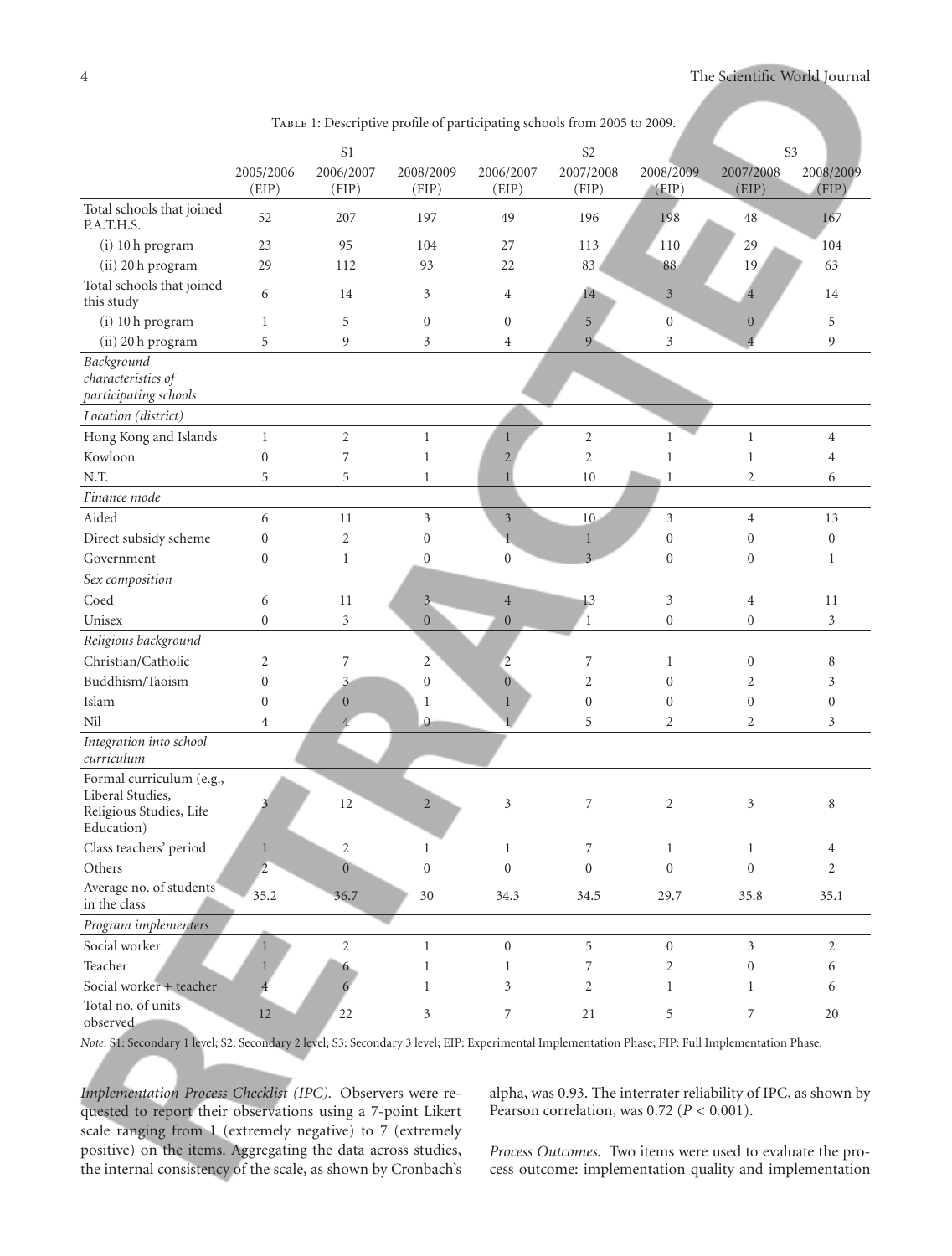success. Observers were requested to indicate their observations using a 7-point Likert scale ranging from 1 (poor) to 7 (excellent). A higher score represents better implementation quality or success. The interrater reliability for implementation quality, as shown by Pearson correlation, was 0.74 (*P <* 0*.*001), whereas that for implementation success was 0.64 (*P <* 0*.*001). In short, the aggregated data across studies suggest that the observations on process outcome were consistent across raters.

#### **3. Results**

As the interrater reliabilities of the scores across all units were high, the ratings of each item by the two observers were averaged to form a combined indicator. Table 2 shows the descriptive profile of the evaluative indicators for process evaluation. The overall program adherence to the established manual ranged from 13.00 to 100.00%, with an average overall adherence of 85.14%. For the 7-point items, a stringent score of 5.0 or more was used as the cut-off point to indicate high ratings. The mean scores for implementation quality and success were 5.32 (SD = 0.86) and 5.34 (SD = 0.77), suggesting a high level of implementation. The mean scores of the 11 process evaluation items ranged from 4.96 to 5.62. Classroom management  $(M = 5.62)$  and familiarity with students  $(M = 5.43)$  had the highest scores, whereas reflective learning  $(M = 4.96)$  had the lowest score. Apart from reflective learning, all scores were on the high side.

Table 3 shows the intercorrelations among program adherence, implementation process, implementation quality, and implementation success. All variables were significantly correlated with each other. The correlations between quality and success ( $r = 0.93$ ) and between process and quality ( $r =$ 0*.*81) were high, whereas the correlations between process and adherence  $(r = 0.40)$  and between quality and adherence (*<sup>r</sup>* <sup>=</sup> <sup>0</sup>*.*49) were relatively low. Multiple regression analyses were further performed, in which program adherence and implementation process were entered as predictors, and implementation quality and implementation success as two separate dependent variables. Table 4 shows the results for the prediction of implementation quality. Both implementation process and program adherence significantly predicted program quality with a large proportion of variance in the dependent variable being explained ( $R^2 = 0.68$ ). The effect size of the variance explained (Cohen  $f^2$ ), as calculated by (*R*2*/*1−*R*2), is 2.13, which is large. Table 5 shows the results of the prediction of implementation success. Similarly, implementation process and program adherence significantly predicted program success ( $R^2 = 0.67$ ). The effect size is 2.03, which is also large.

#### **4. Discussion**

This study attempts to integrate the process evaluation findings based on multiple studies via secondary data analyses. There are several unique features of this study. First, a large number of teaching units and schools was evaluated. Second, two observers who were independent raters conducted

TABLE 2: Descriptive statistics of evaluation Items.

| Evaluation items  | Min    | Max     | М      | <b>SD</b> |
|-------------------|--------|---------|--------|-----------|
| Interest          | 3.0    | 7.0     | 5.35   | 0.84      |
| Involve           | 4.0    | 7.0     | 5.58   | 0.78      |
| Class             | 3.0    | 7.0     | 5.62   | 0.82      |
| Interact          | 3.0    | 7.0     | 5.27   | 0.84      |
| Motivation        | 3.0    | 7.0     | 5.19   | 0.82      |
| Feedback          | 3.0    | 7.0     | 5.03   | 0.89      |
| <b>FStudents</b>  | 3.0    | 7.0     | 5.43   | 1.00      |
| Reflect           | 3.0    | 7.0     | 4.96   | 0.91      |
| Goal              | 2.0    | 7.0     | 5.35   | 0.87      |
| Time              | 3.0    | 7.0     | 5.01   | 0.96      |
| <b>FMaterials</b> | 3.0    | 7.0     | 5.52   | 0.80      |
| Adhere            | 13.00% | 100.00% | 85.14% | 15.50%    |
| Quality           | 2.0    | 7.0     | 5.32   | 0.86      |
| <b>Success</b>    | 3.0    | 7.0     | 5.34   | 0.77      |

Note. Interest: student interest; Involve: active involvement of students; Class: classroom management; Interact: interactive delivery method; Motivation: strategies to enhance the motivation of students; Feedback: positive feedback; FStudents: familiarity of implementers with students; Reflect: reflective learning; Goal: program goal attainment; Time: time management; FMaterials: familiarity of program implementers with the program materials; Adhere: program adherence; Quality: implementation quality; Success: implementation success.

TABLE 3: Intercorrelations among program adherence, implementation process, implementation quality, and implementation success.

|     | Measure                                |  |           |           |
|-----|----------------------------------------|--|-----------|-----------|
|     | (1) Implementation process $-$ 0.45*** |  | $0.81**$  | $0.79***$ |
|     | (2) Program adherence                  |  | $0.49***$ | $0.51***$ |
|     | (3) Implementation quality             |  |           | $0.93***$ |
| (4) | Implementation success                 |  |           |           |
|     |                                        |  |           |           |

*Note.* Bonferroni correction was used to evaluate the significance of the correlations.

∗∗∗*P <* 0*.*001.

 $* * P < 0.005$ .

TABLE 4: Regression table of implementation quality.

| Predictors             |           |
|------------------------|-----------|
| Implementation process | $0.73***$ |
| Program adherence      | $0.19**$  |
| Note, $R^2 = 0.68$ .   |           |
| *** $P < 0.001$ .      |           |
| ** $P < 0.005$ .       |           |
|                        |           |

TABLE 5: Regression table of implementation success.

| Predictors             |           |
|------------------------|-----------|
| Implementation process | $0.70***$ |
| Program adherence      | $0.23**$  |

*Note.*  $R^2 = 0.67$ .

∗∗∗*P <* 0*.*001.

∗∗*P <* 0*.*005.

the assessment. Third, a structured and reliable measure of program implementation was used. Fourth, inter-rater reliability analyses showed that the observations were basically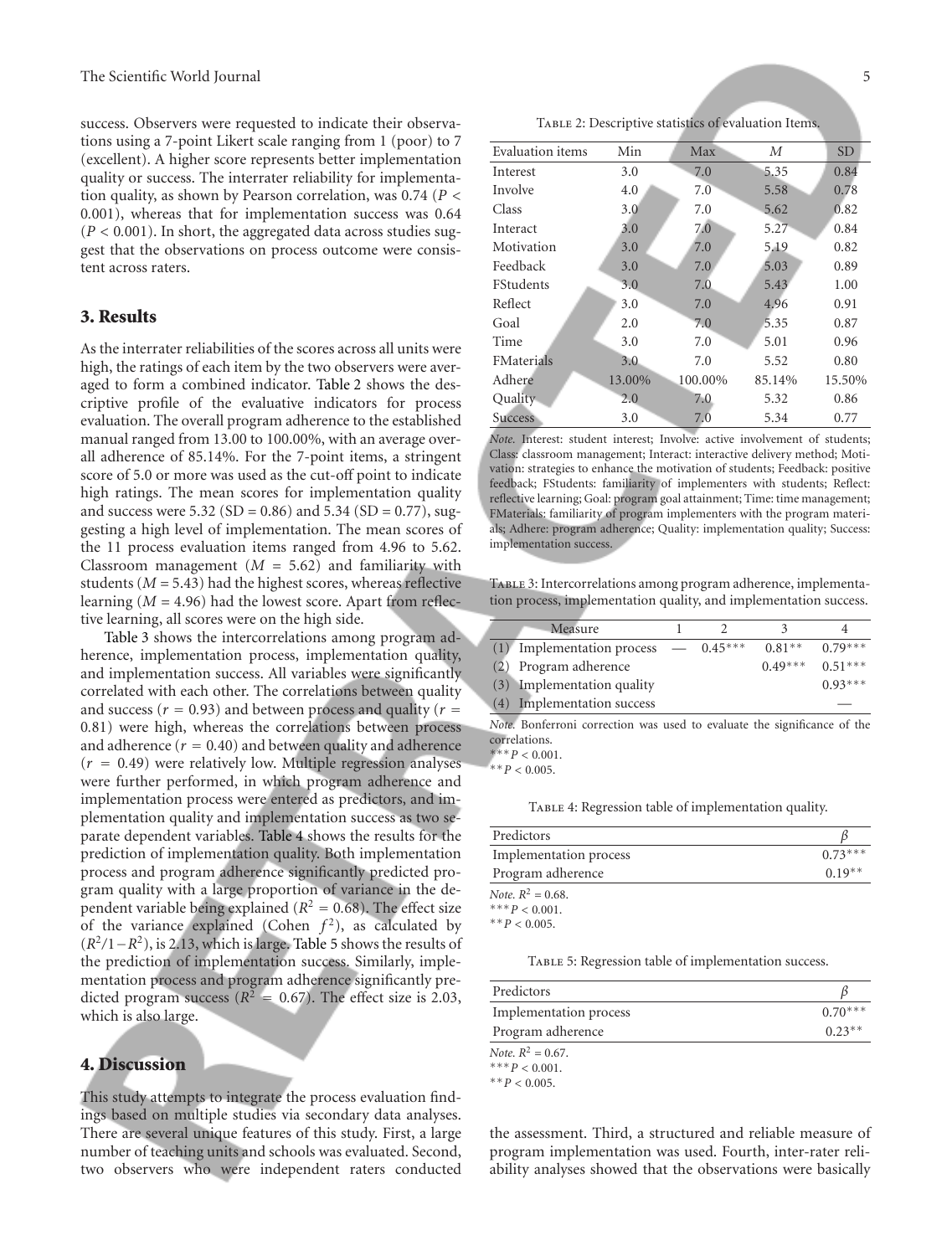reliable. Finally, this is the first large-scale process evaluation of positive youth development programs in the Chinese context.

Despite the discrepancy in the ratings of program adherence on different units, the overall degree of adherence to the program is on the high side. This observation is generally consistent with previous findings generated from separate process evaluation studies conducted by observers [55, 56] and subjective outcome evaluations reported by the program implementers [54]. Most program content is well designed for implementation. This can be attributed to the fact that all program materials have gone through trial teaching. They have already been revised and refined according to prior teaching experience. Thus, program implementers may not have great difficulty in following the teaching plans. These findings dispute the common myth that curriculum-based positive youth development programs cannot be used easily and require major adaptations or modifications.

The findings on program adherence are very encouraging because program adherence is generally low in the international context. In a meta-analysis of evaluation studies of primary and early secondary prevention programs published between 1980 and 1994, Dane and Schneider [2] showed that only 39 out of 162 evaluation studies documented procedures of fidelity. Domitrovich and Greenberg [60] also reported that among the 34 effective prevention programs under review, only 21% examined whether the effective intervention was related to outcomes. O'Connor et al. [61] suggested that there are certain risky adaptations for program adherence, such as reducing the number or length of sessions, lowering the level of participant engagement, eliminating key messages, removing topics, and changing the theoretical approach. Obviously, program adherence coupled with the effective use of the self, and good interaction between implementers and students, can be more difficult than expected. This requires intensive training and personal reflexivity on the part of the social worker.

The present study found that different aspects of the program delivery were perceived to be positive, highlighting the fact that the Tier 1 Program of the Project P.A.T.H.S. was well received by both program implementers and students. Moreover, the implementation was regarded as successful by the observers, although relatively low average ratings were reported on time management and reflective learning. These findings are similar to those based on the Experimental Implementation Phase [55, 56]. There are two possible explanations for the low ratings. First, due to the usual didactic teaching style in Hong Kong, students are not accustomed to reflecting on their everyday life practice in classroom settings. Hence, the students cannot easily shift their learning modes from one-way knowledge dissemination to reflective learning. Second, the overpacking of the curriculum may have prevented the students from carrying out reflections on their learning. Overpacking could have also contributed to the unsatisfactory rating of time management.

The current study also found that program adherence and implementation process are closely associated with implementation quality and success. For positive youth programs, an interactive program delivery is the key milestone for

program quality and success [57]. This explains the high correlations among these factors. Furthermore, implementation process and program adherence were found to predict implementation quality or success. Theoretically, both process and content are critical to program quality and success. All these findings suggested that the need for modifying the units in the implementation process was not high. Again, these findings could be used to challenge the common myth that curricula-based positive youth development programs cannot be easily used in reality and major modifications must be made for different adolescent populations. This demystification provides an evidence-based justification for following the manuals in an authentic manner.

Findings of the present study have two implications. The first implication is on the conceptual level. When we are concerned about program implementation regardless of external environment (i.e., macrolevel implication and dosage), we can focus on three variables: program adherence, implementation process, and context. These variables are all related to implementation quality or success. The present findings provide conceptual insights for understanding program quality or success. The second implication is on a practical level. The process variables covered in the study can actually be used in other social work or health science contexts, especially in educational and developmental groups. All these measures are important for positive youth programs and should be brought to the fore in the training. Youth workers, social workers, and teachers should be aware that implementation process is critical for classroom-based psychosocial intervention programs.

This study has several limitations. First, only 62 randomly selected schools participated in this study. Although the number of schools can be regarded as respectable, inclusion of more schools with diverse backgrounds would be helpful. Second, process evaluation with reference to macro-level implication, dosage issues [62], and school characteristics can help program developers to understand the quality of the program implementation process further. Third, the observation may have a confounding effect. Students may be more cooperative when there are visitors or outside observers because the students do not want to ruin the reputation of their schools. As Chinese students, they may also want to "give face" to the program implementers [63] and intentionally perform better in front of the raters. Fourth, consistent with the intrinsic problem of all observation studies where time sampling is involved, one needs to be conscious of the degree of generalizability of the present findings to other temporal and spatial contexts. Despite these limitations, the current process evaluation findings suggest that the quality of implementation of the Tier 1 Program of the Project P.A.T.H.S. is generally high.

#### **Acknowledgments**

The preparation for this paper and the Project P.A.T.H.S. were financially supported by the Hong Kong Jockey Club Charities Trust.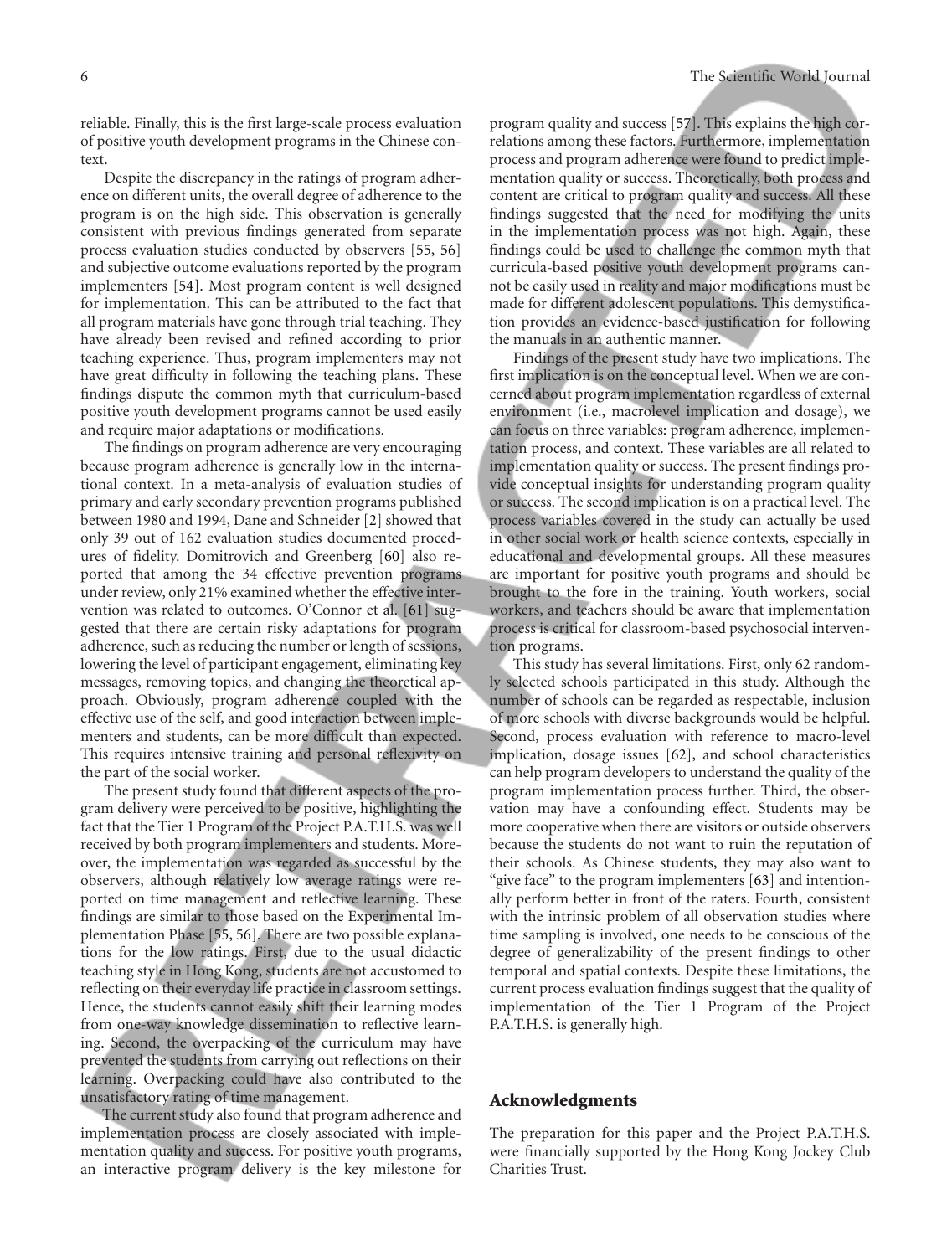#### **References**

- [1] S. Zakrzewski, C. Steven, and C. Ricketts, "Evaluating computer-based assessment in a risk-based model," *Assessment and Evaluation in Higher Education*, vol. 34, no. 4, pp. 439–454, 2009.
- [2] A. V. Dane and B. H. Schneider, "Program integrity in primary and early secondary prevention: are implementation effects out of control?" *Clinical Psychology Review*, vol. 18, no. 1, pp. 23–45, 1998.
- [3] C. E. Domitrovich and M. T. Greenberg, "The study of implementation: current findings from effective programs that prevent mental disorders in school-aged children," *Journal of Educational and Psychological Consultation*, vol. 11, no. 2, pp. 193–221, 2000.
- [4] L. A. Huryk, "Factors influencing nurses' attitudes towards healthcare information technology," *Journal of Nursing Management*, vol. 18, no. 5, pp. 606–612, 2010.
- [5] J. E. Painter, J. M. Sales, K. Pazol, T. Grimes, G. Wingood, and R. J. DiClemente, "Development, theoretical framework, and lessons learned from implementation of a school-based influenza vacation intervention," *Health Promotion Practice*, vol. 11, supplement 3, pp. 42S–52S, 2010.
- [6] S. M. Braun, J. C. van Haastregt, A. J. Beurskens, A. I. Gielen, D. T. Wade, and J. M. Schols, "Feasibility of a mental practice intervention in stroke patients in nursing homes: a process evaluation," *BMC Neurology*, vol. 10, article 74, 2010.
- [7] T. Karwalajtys, B. McDonough, H. Hall et al., "Development of the volunteer peer educator role in a community cardiovascular health awareness program (CHAP): a process evaluation in two communities," *Journal of Community Health*, vol. 34, no. 4, pp. 336–345, 2009.
- [8] F. S. Mair, J. Hiscock, and S. C. Beaton, "Understanding factors that inhibit or promote the utilization of telecare in chronic lung disease," *Chronic lllness*, vol. 4, no. 2, pp. 110–117, 2008.
- [9] E. Shevil and M. Finlayson, "Process evaluation of a selfmanagement cognitive program for persons with multiple sclerosis," *Patient Education and Counseling*, vol. 76, no. 1, pp. 77–83, 2009.
- [10] W. Gnich, C. Sheehy, A. Amos, M. Bitel, and S. Platt, "A Scotland-wide pilot programme of smoking cessation services for young people: process and outcome evaluation," *British Journal of Addiction*, vol. 103, no. 11, pp. 1866–1874, 2008.
- [11] K. Kwong, A. K. Ferketich, M. E. Wewers, A. Shek, T. Tsang, and A. Tso, "Development and evaluation of a physician-led smoking cessation intervention for low-income Chinese Americans," *Journal of Smoking Cessation*, vol. 4, no. 2, pp. 92– 98, 2009.
- [12] L. Quintiliani, M. Yang, and G. Sorensen, "A process evaluation of tobacco-related outcomes from a telephone and printdelivered intervention for motor freight workers," *Addictive Behaviors*, vol. 35, no. 11, pp. 1036–1039, 2010.
- [13] M. Allicock, M. K. Campbell, C. G. Valle et al., "Evaluating the implementation of peer counseling in a church-based dietary intervention for African Americans," *Patient Education and Counseling*, vol. 81, no. 1, pp. 37–42, 2010.
- [14] D. Bowes, M. Marquis, W. Young, P. Holowaty, and W. Isaac, "Process evaluation of a school-based intervention to increase physical activity and reduce bullying," *Health Promotion Practice*, vol. 10, no. 3, pp. 394–401, 2009.
- [15] A. Hart Jr., D. J. Bowen, C. L. Christensen et al., "Process evaluation results from the eating for a healthy life study," *American Journal of Health Promotion*, vol. 23, no. 5, pp. 324– 327, 2009.
- [16] R. Muckelbauer, L. Libuda, K. Clausen, and M. Kersting, "Long-term process evaluation of a school-based programme for overweight prevention," *Child Care, Health and Development*, vol. 35, no. 6, pp. 851–857, 2009.
- [17] S. Salmela, M. Poskiparta, K. Kasila, K. Vahasarja, and M. Vanhala, "Transtheoretical model-based dietary interventions in primary care: a review of the evidence in diabetes," *Health Education Research*, vol. 24, no. 2, pp. 237–252, 2009.
- [18] M. G. B. C. Bertens, E. M. Eiling, B. van den Borne, and H. P. Schaalma, "Uma Tori! evaluation of an STI/HIV-prevention intervention for Afro-Caribbean women in the Netherlands," *Patient Education and Counseling*, vol. 75, no. 1, pp. 77–83, 2009.
- [19] J. L. Fraze, J. D. Uhrig, K. C. Davis et al., "Applying core principles to the design and evaluation of the "Take Charge. Take the Test" campaign: what worked and lessons learned," *Public Health*, vol. 123, supplement 1, pp. e23–e30, 2009.
- [20] J. Hargreaves, A. Hatcher, V. Strange et al., "Process evaluation of the Intervention with Microfinance for AIDS and Gender Equity (IMAGE) in rural South Africa," *Health Education Research*, vol. 25, no. 1, pp. 27–40, 2010.
- [21] D. J. Konkle-Parker, J. A. Erlen, and P. M. Dubbert, "Lessons learned from an HIV adherence pilot study in the Deep South," *Patient Education and Counseling*, vol. 78, no. 1, pp. 91–96, 2010.
- [22] W. Mukoma, A. Flisher, N. Ahmed et al., "Process evaluation of a school-based HIV/AIDS intervention in South Africa," *Scandinavian Journal of Public Health*, vol. 37, supplement 2, pp. 37–47, 2009.
- [23] A. N. Cohen, S. M. Glynn, A. B. Hamilton, and A. S. Young, "Implementation of a family intervention for individuals with schizophrenia," *Journal of General Internal Medicine*, vol. 25, supplement 1, pp. S32–S37, 2010.
- [24] K. L. Kumpfer, M. Pinyuchon, A. T. de Melo, and H. O. Whiteside, "Cultural adaptation process for international dissemination of the strengthening families program," *Evaluation and the Health Professions*, vol. 31, no. 2, pp. 226–239, 2008.
- [25] M. W. Beets, B. R. Flay, S. Vuchinich, A. C. Acock, K. K. Li, and C. Allred, "School climate and teachers' beliefs and attitudes associated with implementation of the positive action program: a diffusion of innovations model," *Prevention Science*, vol. 9, no. 4, pp. 264–275, 2008.
- [26] S. Franzen, S. Morrel-Samuels, T. M. Reischl, and M. A. Zimmerman, "Using process evaluation to strengthen intergenerational partnerships in the youth empowerment solutions program," *Journal of Prevention and Intervention in the Community*, vol. 37, no. 4, pp. 289–301, 2009.
- [27] C. C. Johnson, Y. L. Lai, J. Rice, D. Rose, and L. S. Webber, "ACTION live: using process evaluation to describe implementation of a worksite wellness program," *Journal of Occupational and Environmental Medicine*, vol. 52, supplement 1, pp. S14–S21, 2010.
- [28] M. A. Scheirer, "Designing and using process evaluation," in *Handbook of Practical Program Evaluation*, J. S. Wholey, H. P. Hatry, and K. E. Newcomer, Eds., Jossey-Bass, San Francisco, Calif, USA, 1994.
- [29] A. A. Fagan, K. Hanson, J. D. Hawkins, and M. W. Arthur, "Bridging science to practice: achieving prevention program implementation fidelity in the community youth development study," *American Journal of Community Psychology*, vol. 41, no. 3-4, pp. 235–249, 2008.
- [30] D. S. Elliott and S. Mihalic, "Issues in disseminating and replicating effective prevention programs," *Prevention Science*, vol. 5, no. 1, pp. 47–53, 2004.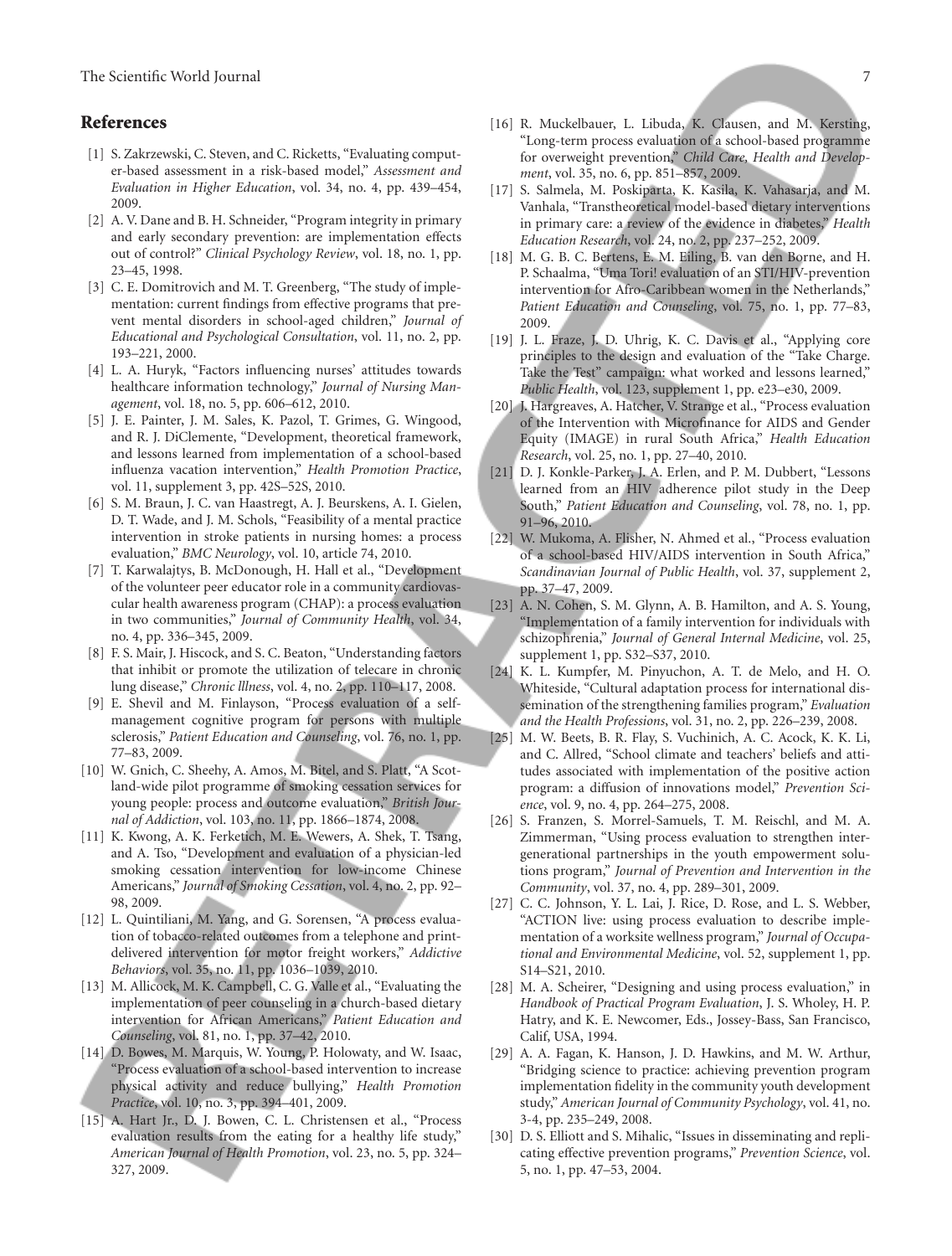- [31] M. Nation, C. Crusto, A. Wandersman et al., "What works in prevention: principles of effective prevention programs," *American Psychologist*, vol. 58, no. 6-7, pp. 449–456, 2003.
- [32] L. Wegner, A. J. Flisher, L. L. Caldwell, T. Vergnani, and E. A. Smith, "Healthwise South Africa: cultural adaptation of a school-based risk prevention programme," *Health Education Research*, vol. 23, no. 6, pp. 1085–1096, 2008.
- [33] S. F. Griffin, S. Wilcox, M. G. Ory et al., "Results from the active for Life process evaluation: program delivery fidelity and adaptations," *Health Education Research*, vol. 25, no. 2, pp. 325–342, 2010.
- [34] D. K. Wilson, S. Griffin, R. P. Saunders, H. Kitzman-Ulrich, D. C. Meyers, and L. Mansard, "Using process evaluation for program improvement in dose, fidelity and reach: the ACT trial experience," *International Journal of Behavioral Nutrition and Physical Activity*, vol. 6, article 79, 2009.
- [35] J. Yamada, B. Stevens, S. Sidani, J. Watt-Watson, and N. de Silva, "Content validity of a process evaluation checklist to measure intervention implementation fidelity of the EPIC intervention," *Worldviews on Evidence-Based Nursing*, vol. 7, no. 3, pp. 158–164, 2010.
- [36] Y. O. Ferguson, E. Eng, M. Bentley et al., "Evaluating nurses' implementation of an infant-feeding counseling protocol for HIV-infected mothers: the ban study in Lilongwe, Malawi," *AIDS Education and Prevention*, vol. 21, no. 2, pp. 141–155, 2009.
- [37] B. Zani and E. Cicognani, "Evaluating the participatory process in a community-based health promotion project," *Journal of Prevention and Intervention in the Community*, vol. 38, no. 1, pp. 55–69, 2010.
- [38] S. B. Carswell, T. E. Hanlon, K. E. O'Grady, A. M. Watts, and P. Pothong, "A preventive intervention program for urban African American youth attending an alternative education program: background, implementation, and feasibility," *Education and Treatment of Children*, vol. 32, no. 3, pp. 445–469, 2009.
- [39] M. Eisenberg, "Integrating a school-based health intervention in times of high-stakes testing: lessons learned from full court press," *Health Promotion Practice*, vol. 10, no. 2, pp. 284–292, 2009.
- [40] D. Stewart, "Implementing mental health promotion in schools: a process evaluation," *The International Journal of Mental Health Promotion*, vol. 10, no. 1, pp. 32–41, 2008.
- [41] R. M. S. Louis, J. E. Parow, D. W. Eby, C. R. Bingham, H. M. Hockanson, and A. I. Greenspan, "Evaluation of communitybased programs to increase booster seat use," *Accident Analysis and Prevention*, vol. 40, no. 1, pp. 295–302, 2008.
- [42] T. W. Harachi, R. D. Abbott, R. F. Catalano, K. P. Haggerty, and C. B. Fleming, "Opening the black box: using process evaluation measures to assess implementation and theory building," *American Journal of Community Psychology*, vol. 27, no. 5, pp. 711–731, 1999.
- [43] J. Saul, A. Wandersman, P. Flaspohler, J. Duffy, K. Lubell, and R. Noonan, "Research and action for bridging science and practice in prevention," *American Journal of Community Psychology*, vol. 41, no. 3-4, pp. 165–170, 2008.
- [44] A. Wandersman, J. Duffy, P. Flaspohler et al., "Bridging the gap between prevention research and practice: the interactive systems framework for dissemination and implementation," *American Journal of Community Psychology*, vol. 41, no. 3-4, pp. 171–181, 2008.
- [45] D. T. L. Shek and J. Merrick, "Promoting positive development" in Chinese adolescents: the project P.A.T.H.S. in Hong Kong,"

*International Journal of Public Health*, vol. 1, no. 3, pp. 237– 241, 2009.

- [46] D. T. L. Shek, "Adolescent developmental issues in Hong Kong: relevance to positive youth development programs in Hong Kong," *International Journal of Adolescent Medicine and Health*, vol. 18, no. 3, pp. 341–354, 2006.
- [47] D. T. L. Shek, "Construction of a positive youth development program in Hong Kong," *International Journal of Adolescent Medicine and Health*, vol. 18, no. 3, pp. 299–302, 2006.
- [48] D. T. L. Shek and C. M. S. Ma, "Impact of the project P.A.T.H.S. in the junior secondary school years: individual growth curve analyses," *The Scientific World Journal*, vol. 11, pp. 253–266, 2011.
- [49] D. T. L. Shek and L. Yu, "Prevention of adolescent problem behavior: longitudinal impact of the project P.A.T.H.S. in Hong Kong," *The Scientific World Journal*, vol. 11, pp. 546–567, 2011.
- [50] D. T. L. Shek and R. C. F. Sun, "Subjective outcome evaluation of the project P.A.T.H.S.: qualitative findings based on the experiences of program implementers," *The Scientific World Journal*, vol. 7, supplement 1, pp. 1024–1035, 2007.
- [51] D. T. L. Shek and T. Y. Lee, "Qualitative evaluation of the project P.A.T.H.S.: findings based on focus groups with student participants," *International Journal of Adolescent Medicine and Health*, vol. 20, no. 4, pp. 449–462, 2008.
- [52] D. T. L. Shek, R. C. F. Sun, and A. M. H. Siu, "Interim evaluation of the secondary 2 program of project P.A.T.H.S.: insights based on the experimental implementation phase," *The Scientific World Journal*, vol. 8, pp. 61–72, 2008.
- [53] D. T. L. Shek, R. C. F. Sun, M. L. Ching, D. W. M. Lung, and C. L. Sui, "Evaluation of project P.A.T.H.S. in Hong Kong: utilization of student weekly diary," *The Scientific World Journal*, vol. 8, pp. 13–21, 2008.
- [54] D. T. L. Shek and R. C. F. Sun, "Implementation of a positive youth development program in a Chinese context: the role of policy, program, people, process, and place," *The Scientific World Journal*, vol. 8, pp. 980–996, 2008.
- [55] D. T. L. Shek, H. K. Ma, J. H. Y. Lui, and D. W. M. Lung, "Process evaluation of the Tier 1 program of the project P.A.T.H.S," *The Scientific World Journal*, vol. 6, pp. 2264–2273, 2006.
- [56] D. T. L. Shek, Y. L. Tak, and R. C.F. Sun, "Process evaluation of the implementation of the secondary 2 program of project P.A.T.H.S. in the experimental implementation phase," *The Scientific World Journal*, vol. 8, pp. 83–94, 2008.
- [57] Collaborative for Academic, "Social and emotional learning implementation guidance," 2010, http://casel.org/why-it-matters/benefits-of-sel/.
- [58] C. L. Ringwalt, S. Ennett, R. Johnson et al., "Factors associated with fidelity to substance use prevention curriculum guides in the nation's middle schools," *Health Education and Behavior*, vol. 30, no. 3, pp. 375–391, 2003.
- [59] N. S. Tobler, T. Lessard, D. Marshall, P. Ochshorn, and M. Roona, "Effectiveness of school-based drug prevention programs for marijuana use," *School Psychology International*, vol. 20, no. 1, pp. 105–137, 1999.
- [60] C. E. Domitrovich and M. T. Greenberg, "The study of implementation: current findings from effective programs that prevent mental disorders in school-aged children," *Journal of Educational and Psychological Consultation*, vol. 11, no. 2, pp. 193– 221, 2000.
- [61] C. O'Connor, S. A. Small, and S. M. Cooney, "Program fidelity and adaptation: meeting local needs without compromising program effectiveness," *What works, Wisconsin–Research to Practice Series*, vol. 4, pp. 1–5, 2007.